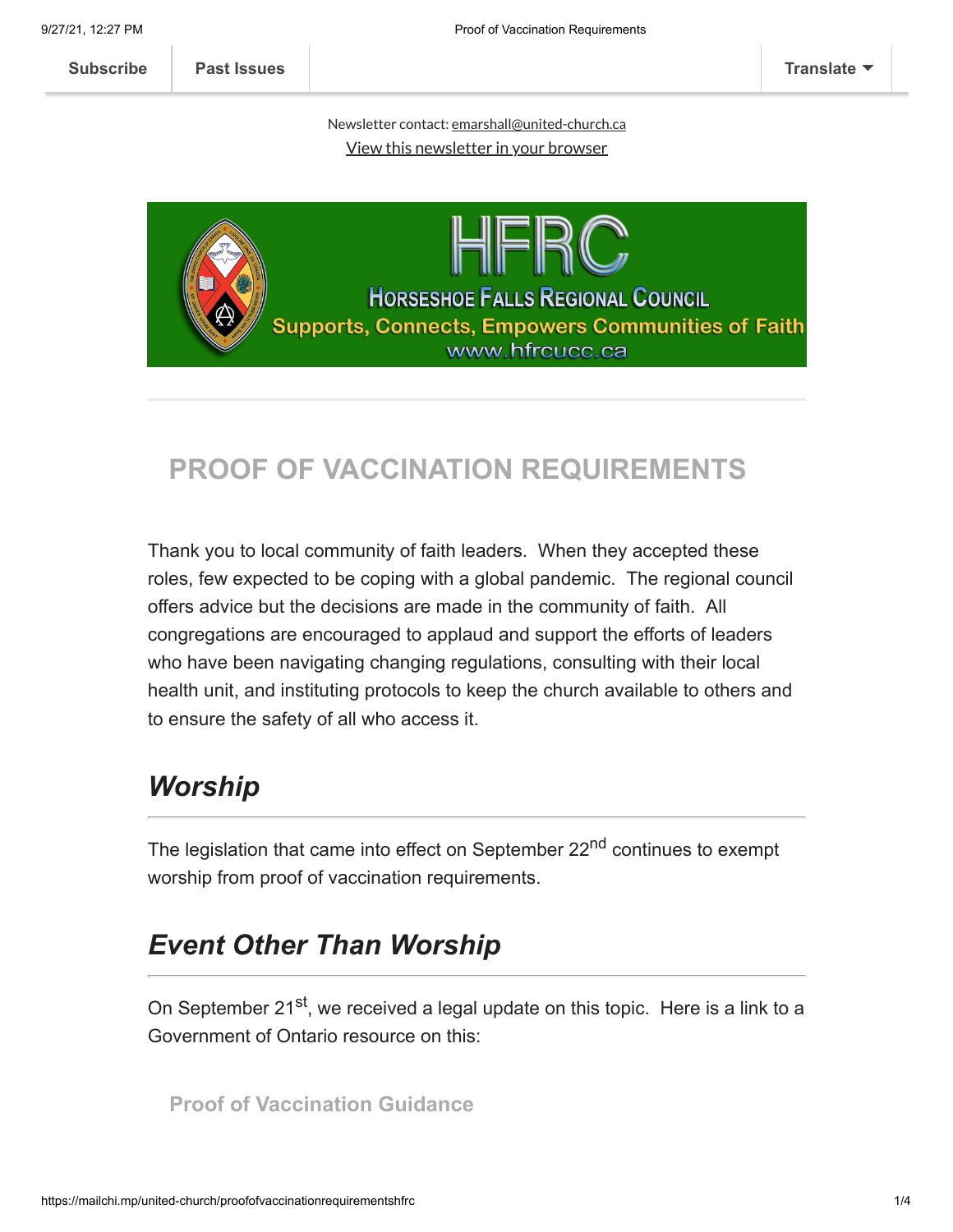The law uses the term "patrons" when referring to people who are required to show proof of vaccination and specifically exempts "Workers, contractors, repair workers, delivery workers, students, volunteers, inspectors or others who are entering the business or organization for work purposes and not as patrons". The advice received suggests the term workers could include volunteers, such as the members of the congregation helping at the food bank. If governing bodies intend to use this broader definition for "workers" over one referring exclusively to paid employees, they are encouraged to define who is considered a "worker" and who is a "patron." That said, legal advice recommends erring on the side of caution and requiring proof of vaccination, especially to attend any event that is being led by paid staff.

### *Tenants & Rentals*

Tenants covered by a lease are themselves responsible for complying with the legislation. The governing body may want to confirm with the tenant how they are complying with the legislation since as landlords they may have some liability risk.

One-off rentals may be the responsibility of the church. Churches should stipulate in any one-off rental contracts that the renter is responsible for complying with all COVID-restrictions then in place, including verifying vaccinations, as required.

## *Proof of Vaccination for Church Employees*

The legal advice received is quoted directly on this topic.

From a regulatory perspective, O. Reg 364/20 that requires that "The person responsible for a business or organization that is open shall operate the business or organization in compliance with the advice, recommendations and instructions of public health officials operate in the compliance with the advice / recommendations of the health units." And some of those units have recommended that employers implement a mandatory vaccination policy. For example, Toronto Public Health announced August 20, 2021 that it now "strongly recommends" that employers implement mandatory vaccinations in their workplace: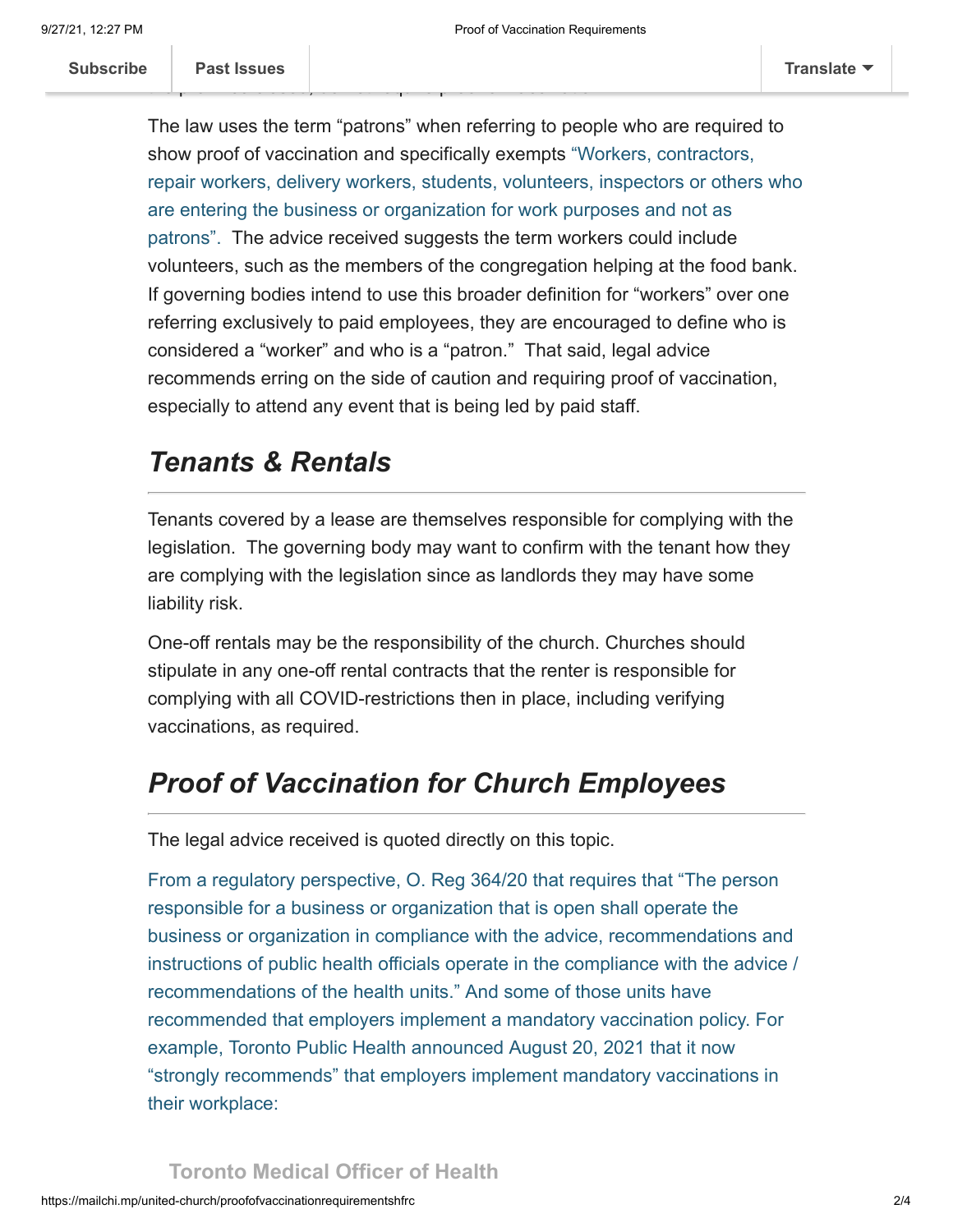### **Please check with your local public health unit.**

The Office of Vocation is addressing proof of vaccination and ministry personnel. Ministry personnel who are not able to provide proof of vaccination will find themselves hampered in fulfilling certain of their duties in person (longterm care and hospital visits) and will need to determine how to handle other elements such as home visits safely. They are encouraged to meet with their Ministry and Personnel Committee to discuss their plan to fulfill the requirements of their position description. Acting Personnel Minister, Micol Cottrell remains available to work with ministry personnel and Ministry and Personnel Committees until his time with the regional councils concludes October 31<sup>st</sup>. Micol can be contacted at [MCottrell@united-church.ca](mailto:MCottrell@united-church.ca). Diane Blanchard returns November 1<sup>st</sup> and, after having an opportunity to catch up on the changes during her sabbatical, will be pleased to do likewise.

## *Local Public Health Unit*

Many communities of faith have written updating the regional council on their public health unit's advice. Please remember that the geography of the regional councils covers multiple health units and varying rates of transmission. Advice must always be contextual. Our goal is to provide communities of faith with guidance for their decision-making based on the provincial requirements. When making decisions, governing bodies are reminded to check with the local health unit for additional input.

**Thank you again to the dedicated leaders trying to answer the gospel's call for inclusion as they protect the well-being of all. Your hard work is deeply appreciated.**

**[Subscribe to Horseshoe Falls eNewsletters](https://mailchi.mp/united-church/hfrcsubscription)**